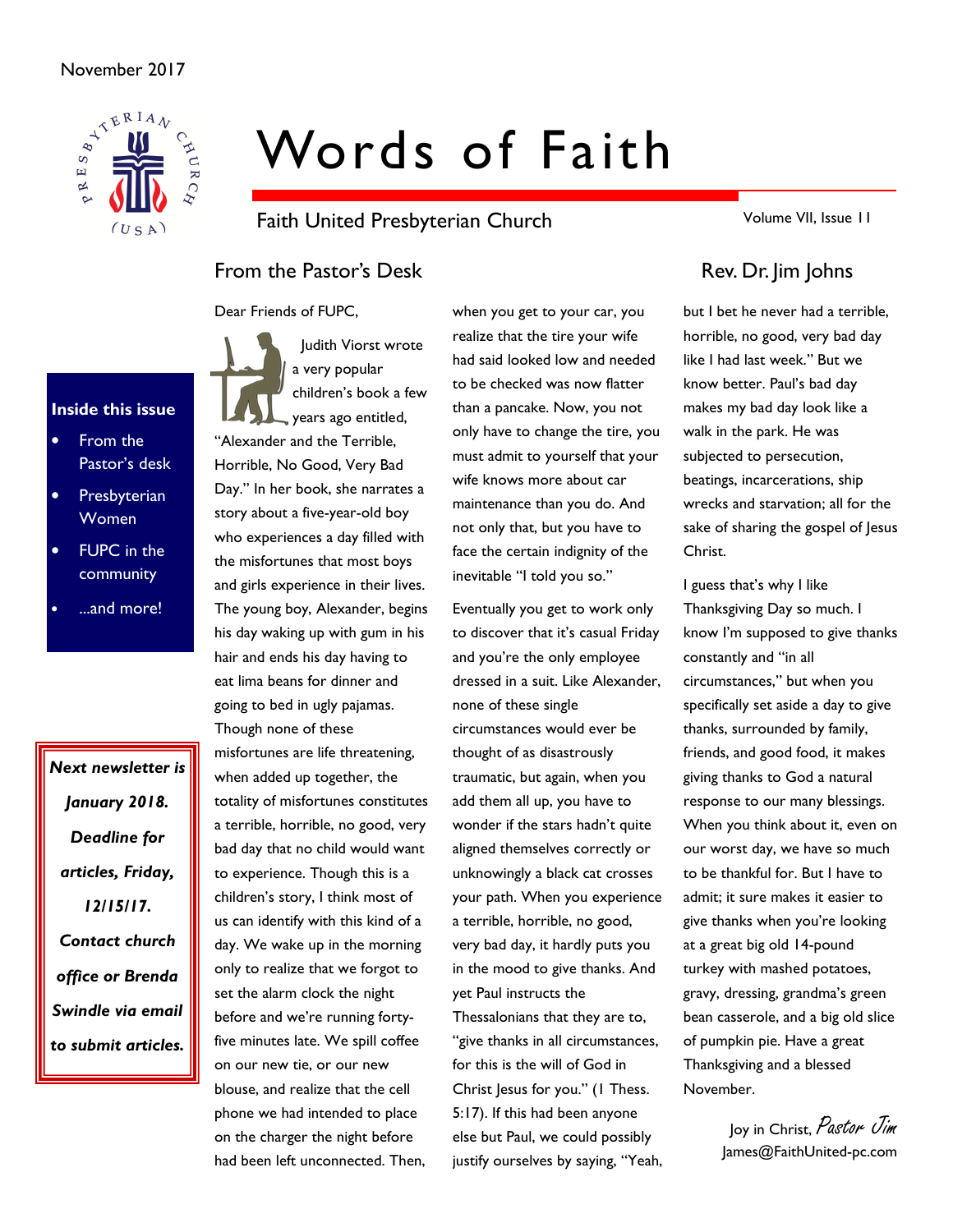# Page 2 Words of Faith

# Presbyterian Women Mary Marxer

FUPC Presbyterian Women Bible studies/ Circles have begun. Feel free to contact Mary Marxer if you need more information or contact a circle leader. The 2017-2018 Bible study is Cloud of Witness, books are available for purchase at \$11 each.

Tuesday Morning Circle-2nd Tuesday, 10:30 am. Next meeting, 11/14. Circle moderator, Linnie Hinkle.

Thursday Morning Circle-2nd Thursday, NEW TIME, 10 am at the church, Next meeting, 11/9. Co-Moderators, Patsy Craig and Sharon Meurer.

Tuesday Evening Circle-3rd Tuesday, 7:00 pm in members homes. Next meeting, 11/21, Circle moderator, Irene Simpson.

The Starboard Stitchers will next meet on Tuesday, November 7 at 1:00 pm at the church. All are invited to come help them stuff fabric animals. These animals go to toddlers when they get their shots at the North Dallas Shared Ministries clinic.

# Adult Sunday School

The Searchers class meets in the Resource Room/Library at 9:30 each Sunday morning. Katie Miller is leading the class.

The Weekly Bible Study, taught by Rich Lewis. They are studying the Gospel of Matthew. This study will continue through Advent and into January. They meet at 9:30 on Sunday mornings in Double Classroom #4.



# Outreach & Evangelism

#### Pancake Breakfast

Our next Community Breakfast is Saturday, November 11, 8 to 10 a.m. Join us as we share food and fellowship with our neighbors and each other.



# Deck the Halls—Work Day

Building & Grounds and Worship & Music will have a special Work Day Saturday, 12/2, from 9 am until noon. We will decorate the church for Christmas. All are invited to come and enjoy the fellowship and spirit of the season.

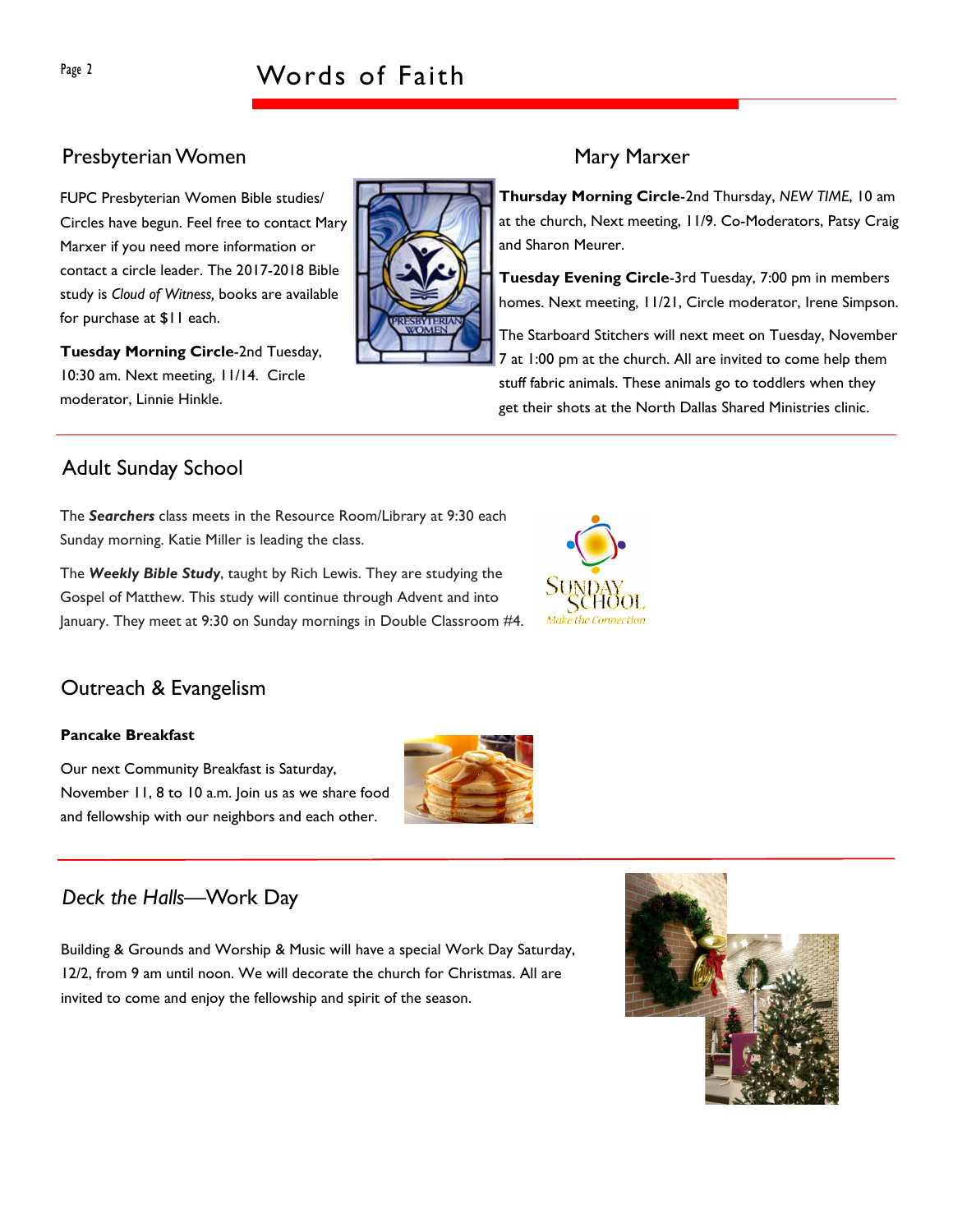## Happy Birthday!

#### November 1

- Cheryl Sparks
- November 4
- ※ Kay McLellan

#### November 7

Clark Penfold

# November 9 Margaret Jones November 10 Pepper Durholz November 16 Terry Johns

# November 18 Gerry Nichols November 20 Sharon Meurer November 21

**\*** Jewell Haworth

# November 23 Betty Laney Wade Yost November 24 Teresa Nelson

- November 30
- David Pierce

Notes & News from the Pews



# Prayer Concerns

#### Prayers for:

- Dale Durcholz
- **Elizabeth Hendricks**
- Roger Jones
- Ray Kirchmeyer (David's brother)
- **Lilas Kinch**
- Betty Klein family
- Sugie Maxfield
- Sherrard Family
- **Glen Sparks**
- Alan Swope

## Rehab/At Home:

- ♥ Bobbie & J.R. Jones
- ♥ Margaret Jones
- **Betty Laney**
- ♥ Joanne McKnight
- **Anne Mobley**
- Wanda Mosher
- Freddie Simmons



Dear Faith United family,

I want to thank the members of Faith United for the thoughts and prayers for my Mom, Betty Van. It was so nice to read all the cards and letters to express concern and sympathy for the Van family. Thank you so much!

\_\_\_\_\_\_\_\_\_\_\_\_\_\_\_\_\_\_\_\_\_\_\_\_\_\_\_\_\_\_

Margaret Lusby

#### Poinsettias 2017 It is time to place your order for poinsettias. We will take orders Sundays 11/19 & 11/26. You may place this form in the offering trays, box in Narthex, or return to the church office by Monday, November 27, 2017. Please note "for poinsettias" in the memo section if paying by check.

I (we) wish to order poinsettias at \$10.00 each. Please check one: Quantity Payment included Wish to pay later

Name(s):

Please print the following dedication(s) for my (our) poinsettias.

1.

2.